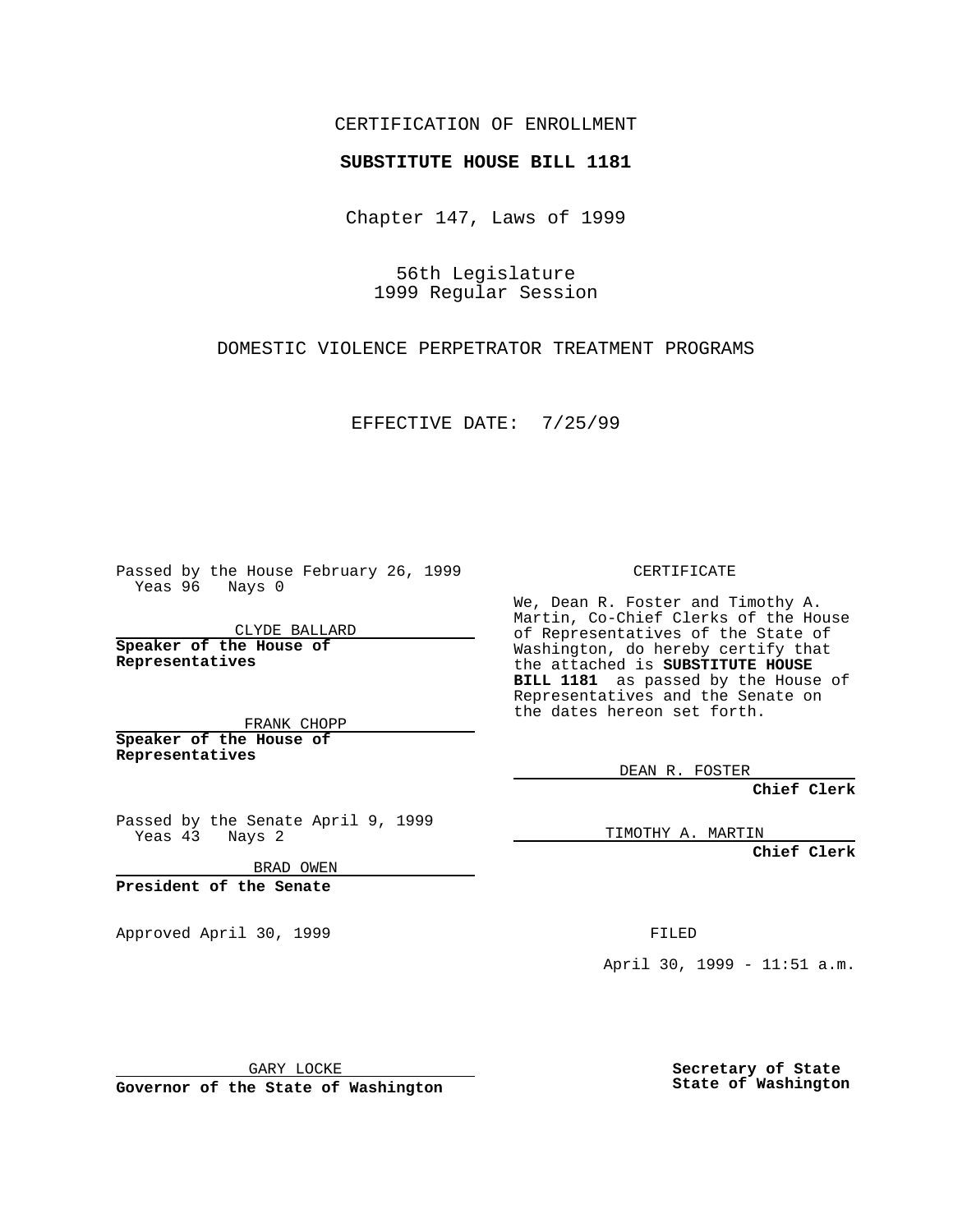## **SUBSTITUTE HOUSE BILL 1181** \_\_\_\_\_\_\_\_\_\_\_\_\_\_\_\_\_\_\_\_\_\_\_\_\_\_\_\_\_\_\_\_\_\_\_\_\_\_\_\_\_\_\_\_\_\_\_

\_\_\_\_\_\_\_\_\_\_\_\_\_\_\_\_\_\_\_\_\_\_\_\_\_\_\_\_\_\_\_\_\_\_\_\_\_\_\_\_\_\_\_\_\_\_\_

Passed Legislature - 1999 Regular Session

#### **State of Washington 56th Legislature 1999 Regular Session**

**By** House Committee on Criminal Justice & Corrections (originally sponsored by Representatives Edwards, Romero, Radcliff, Scott, DeBolt, Cooper, Lovick, Hurst, Fisher, Kessler, Dickerson, O'Brien, Cody, Kenney, Ogden, Wood, Santos, Regala, Conway, Lantz, Rockefeller, McIntire and Stensen)

Read first time 02/19/1999.

 AN ACT Relating to domestic violence perpetrator treatment programs; amending RCW 26.50.150, 26.50.060, and 9.94A.120; and prescribing penalties.

BE IT ENACTED BY THE LEGISLATURE OF THE STATE OF WASHINGTON:

 **Sec. 1.** RCW 26.50.150 and 1991 c 301 s 7 are each amended to read as follows:

 The department of social and health services shall adopt rules for standards of approval of domestic violence perpetrator programs that accept perpetrators of domestic violence into treatment to satisfy court orders or that represent the programs as ones that treat domestic violence perpetrators. The treatment must meet the following minimum qualifications:

 (1) All treatment must be based upon a full, complete clinical intake including: Current and past violence history; a lethality risk assessment; a complete diagnostic evaluation; a substance abuse assessment; criminal history; assessment of cultural issues, learning disabilities, literacy, and special language needs; and a treatment plan that adequately and appropriately addresses the treatment needs of the individual.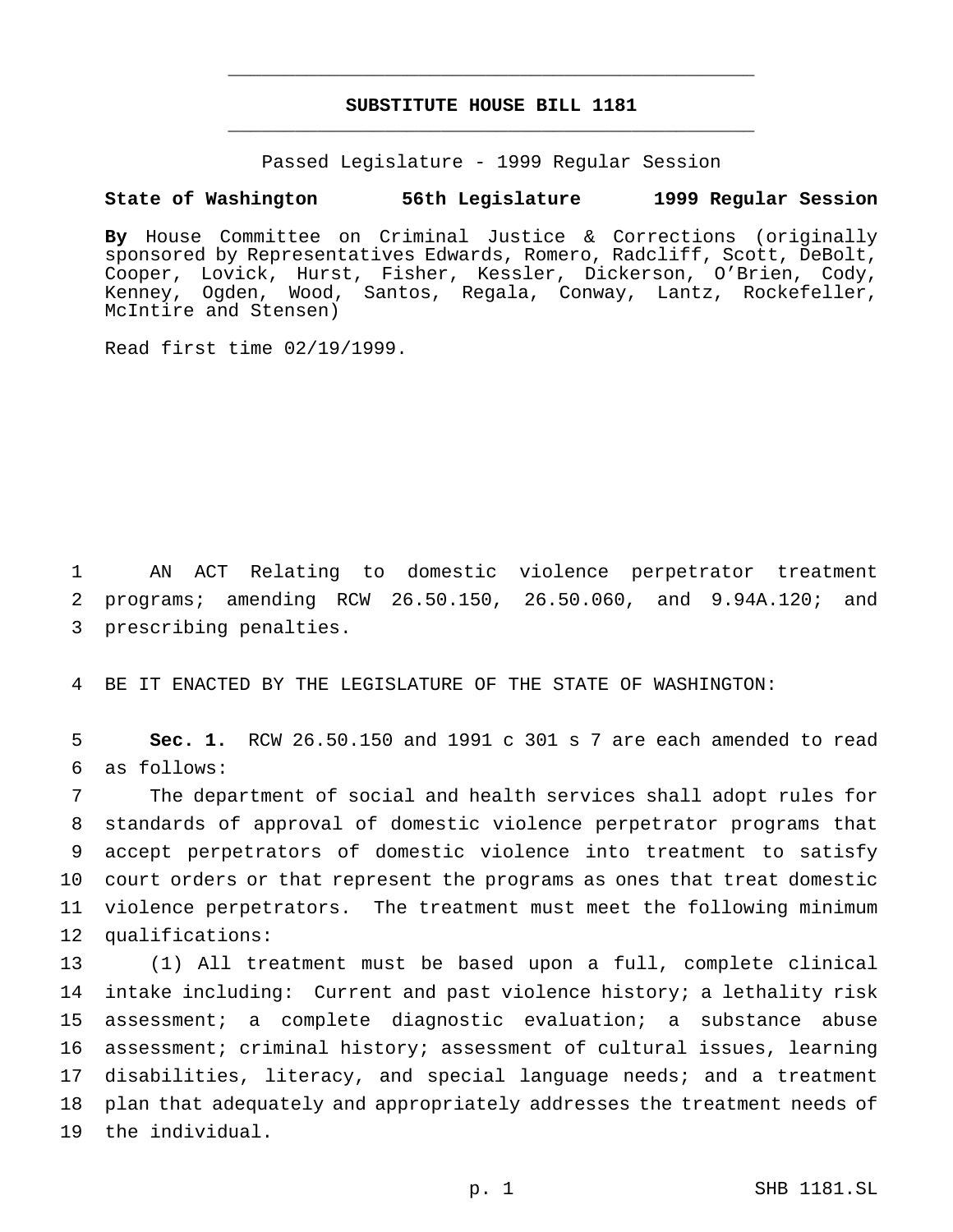(2) To facilitate communication necessary for periodic safety checks and case monitoring, the program must require the perpetrator to sign the following releases:

 (a) A release for the program to inform the victim and victim's community and legal advocates that the perpetrator is in treatment with the program, and to provide information, for safety purposes, to the victim and victim's community and legal advocates;

 (b) A release to prior and current treatment agencies to provide information on the perpetrator to the program; and

 (c) A release for the program to provide information on the perpetrator to relevant legal entities including: Lawyers, courts, parole, probation, child protective services, and child welfare services.

 (3) Treatment must be for a minimum treatment period defined by the secretary of the department by rule. The weekly treatment sessions must be in a group unless there is a documented, clinical reason for another modality. Any other therapies, such as individual, marital, or family therapy, substance abuse evaluations or therapy, medication reviews, or psychiatric interviews, may be concomitant with the weekly group treatment sessions described in this section but not a substitute for it.

 (4) The treatment must focus primarily on ending the violence, holding the perpetrator accountable for his or her violence, and changing his or her behavior. The treatment must be based on nonvictim-blaming strategies and philosophies and shall include education about the individual, family, and cultural dynamics of 27 domestic violence. If the perpetrator or the victim has a minor child, treatment must specifically include education regarding the effects of domestic violence on children, such as the emotional impacts of domestic violence on children and the long-term consequences that 31 exposure to incidents of domestic violence may have on children.

 (5) Satisfactory completion of treatment must be contingent upon the perpetrator meeting specific criteria, defined by rule by the secretary of the department, and not just upon the end of a certain period of time or a certain number of sessions.

 (6) The program must have policies and procedures for dealing with reoffenses and noncompliance.

 (7) All evaluation and treatment services must be provided by, or under the supervision of, qualified personnel.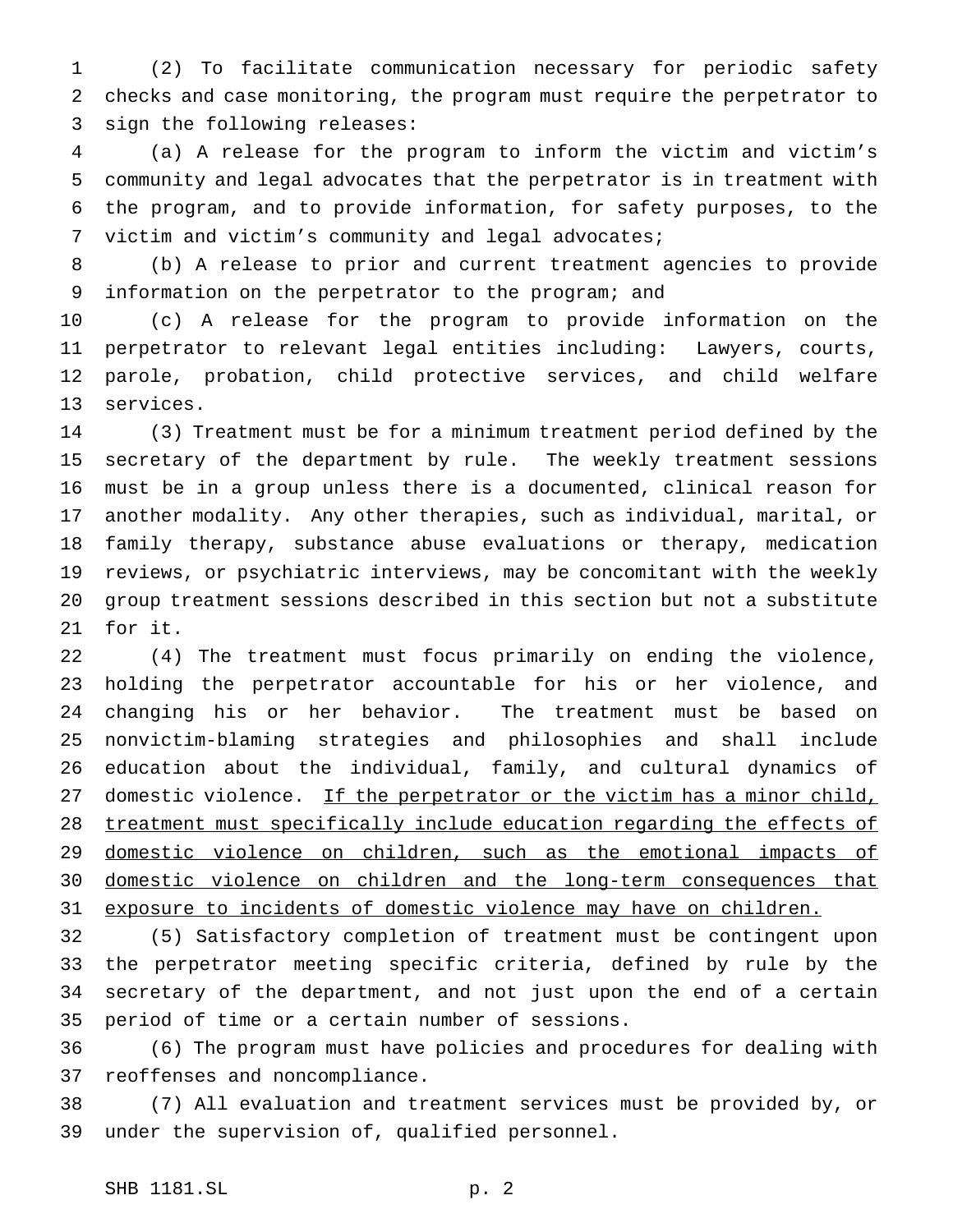(8) The secretary of the department may adopt rules and establish fees as necessary to implement this section.

 **Sec. 2.** RCW 26.50.060 and 1996 c 248 s 13 are each amended to read as follows:

 (1) Upon notice and after hearing, the court may provide relief as follows:

 (a) Restrain the respondent from committing acts of domestic violence;

 (b) Exclude the respondent from the dwelling which the parties share, from the residence, workplace, or school of the petitioner, or 11 from the day care or school of a child;

 (c) On the same basis as is provided in chapter 26.09 RCW, the court shall make residential provision with regard to minor children of the parties. However, parenting plans as specified in chapter 26.09 15 RCW shall not be required under this chapter;

16 (d) Order the respondent to participate in ((batterers' treatment)) a domestic violence perpetrator treatment program approved under RCW 26.50.150;

 (e) Order other relief as it deems necessary for the protection of the petitioner and other family or household members sought to be protected, including orders or directives to a peace officer, as 22 allowed under this chapter;

 (f) Require the respondent to pay the administrative court costs and service fees, as established by the county or municipality incurring the expense and to reimburse the petitioner for costs 26 incurred in bringing the action, including a reasonable attorney's fee; (g) Restrain the respondent from having any contact with the victim of domestic violence or the victim's children or members of the

victim's household;

 (h) Require the respondent to submit to electronic monitoring. The order shall specify who shall provide the electronic monitoring services and the terms under which the monitoring must be performed. The order also may include a requirement that the respondent pay the costs of the monitoring. The court shall consider the ability of the respondent to pay for electronic monitoring;

(i) Consider the provisions of RCW 9.41.800;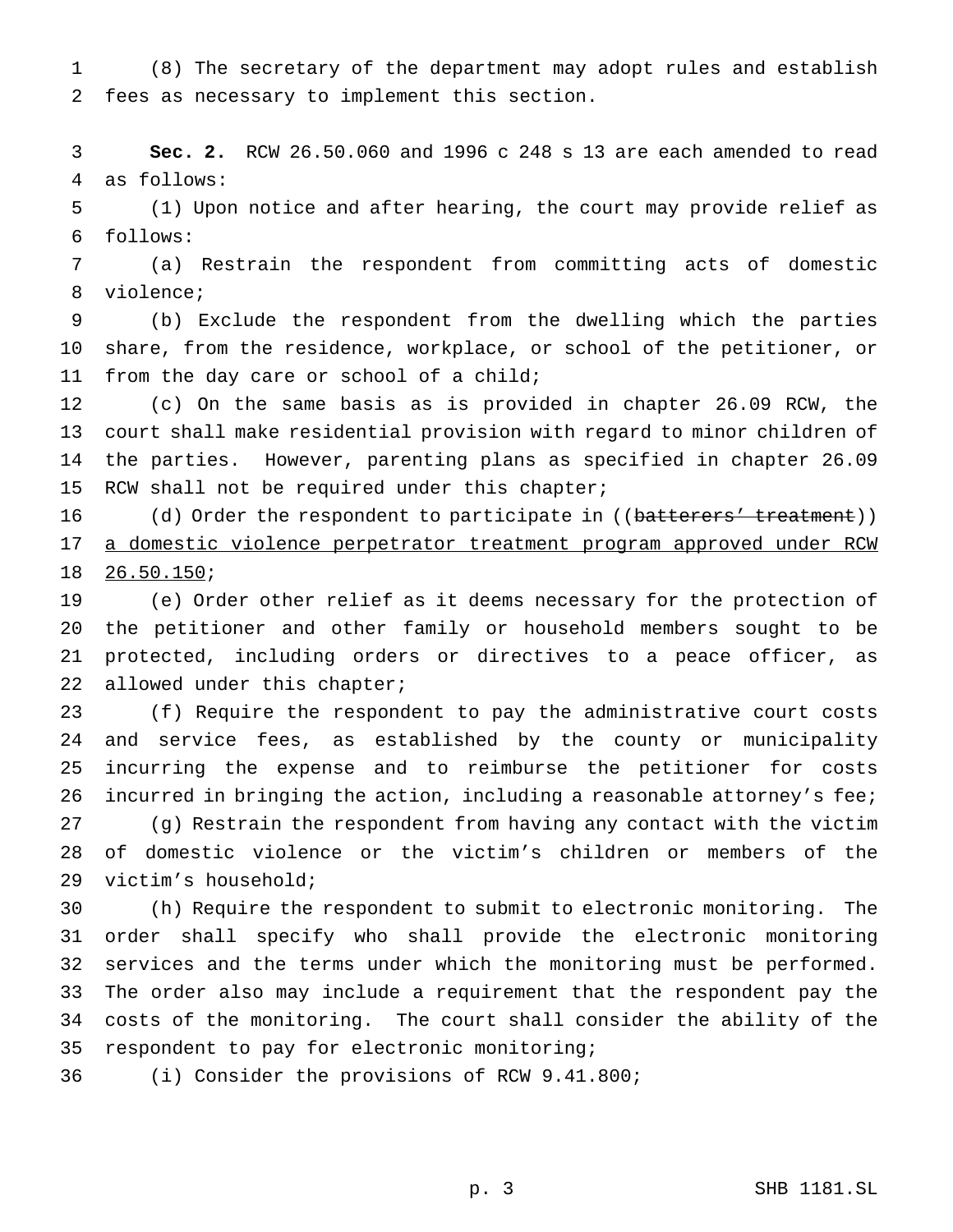(j) Order possession and use of essential personal effects. The court shall list the essential personal effects with sufficient specificity to make it clear which property is included; and

(k) Order use of a vehicle.

 (2) If a restraining order restrains the respondent from contacting the respondent's minor children the restraint shall be for a fixed period not to exceed one year. This limitation is not applicable to orders for protection issued under chapter 26.09, 26.10, or 26.26 RCW. With regard to other relief, if the petitioner has petitioned for relief on his or her own behalf or on behalf of the petitioner's family or household members or minor children, and the court finds that the respondent is likely to resume acts of domestic violence against the petitioner or the petitioner's family or household members or minor children when the order expires, the court may either grant relief for a fixed period or enter a permanent order of protection.

 If the petitioner has petitioned for relief on behalf of the respondent's minor children, the court shall advise the petitioner that if the petitioner wants to continue protection for a period beyond one year the petitioner may either petition for renewal pursuant to the provisions of this chapter or may seek relief pursuant to the provisions of chapter 26.09 or 26.26 RCW.

 (3) If the court grants an order for a fixed time period, the petitioner may apply for renewal of the order by filing a petition for renewal at any time within the three months before the order expires. The petition for renewal shall state the reasons why the petitioner seeks to renew the protection order. Upon receipt of the petition for renewal the court shall order a hearing which shall be not later than fourteen days from the date of the order. Except as provided in RCW 26.50.085, personal service shall be made on the respondent not less than five days before the hearing. If timely service cannot be made the court shall set a new hearing date and shall either require additional attempts at obtaining personal service or permit service by publication as provided in RCW 26.50.085 or by mail as provided in RCW 26.50.123. If the court permits service by publication or mail, the court shall set the new hearing date not later than twenty-four days from the date of the order. If the order expires because timely service cannot be made the court shall grant an ex parte order of protection as provided in RCW 26.50.070. The court shall grant the petition for renewal unless the respondent proves by a preponderance of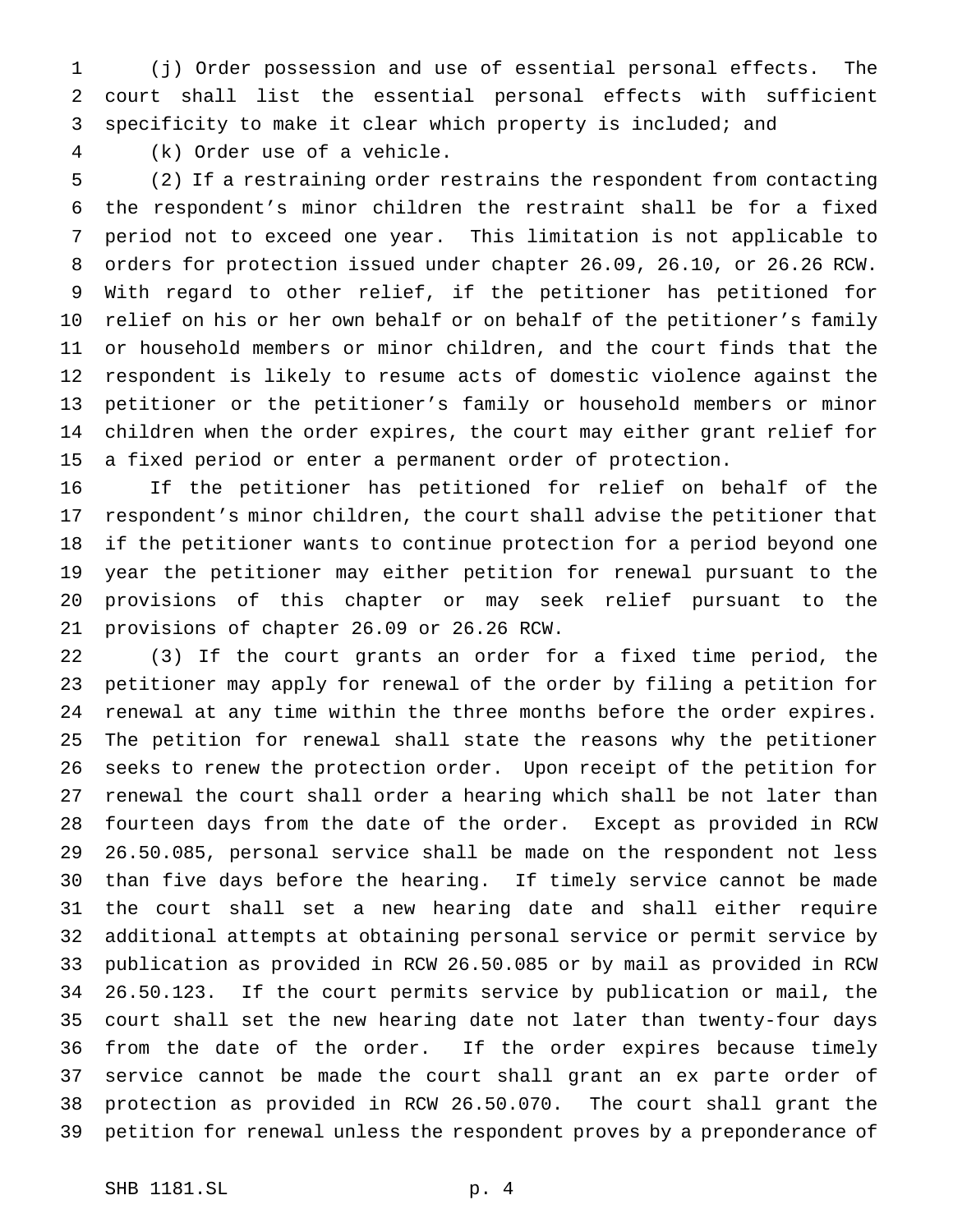the evidence that the respondent will not resume acts of domestic violence against the petitioner or the petitioner's children or family or household members when the order expires. The court may renew the protection order for another fixed time period or may enter a permanent order as provided in this section. The court may award court costs, service fees, and reasonable attorneys' fees as provided in subsection (1)(f) of this section.

 (4) In providing relief under this chapter, the court may realign the designation of the parties as "petitioner" and "respondent" where the court finds that the original petitioner is the abuser and the original respondent is the victim of domestic violence and may issue an ex parte temporary order for protection in accordance with RCW 26.50.070 on behalf of the victim until the victim is able to prepare a petition for an order for protection in accordance with RCW 26.50.030.

 (5) Except as provided in subsection (4) of this section, no order for protection shall grant relief to any party except upon notice to the respondent and hearing pursuant to a petition or counter-petition filed and served by the party seeking relief in accordance with RCW 26.50.050.

 (6) The court order shall specify the date the order expires if any. The court order shall also state whether the court issued the protection order following personal service, service by publication, or service by mail and whether the court has approved service by publication or mail of an order issued under this section.

 (7) If the court declines to issue an order for protection or declines to renew an order for protection, the court shall state in writing on the order the particular reasons for the court's denial.

 **Sec. 3.** RCW 9.94A.120 and 1998 c 260 s 3 are each amended to read as follows:

 When a person is convicted of a felony, the court shall impose punishment as provided in this section.

 (1) Except as authorized in subsections (2), (4), (5), (6), and (8) of this section, the court shall impose a sentence within the sentence range for the offense.

 (2) The court may impose a sentence outside the standard sentence range for that offense if it finds, considering the purpose of this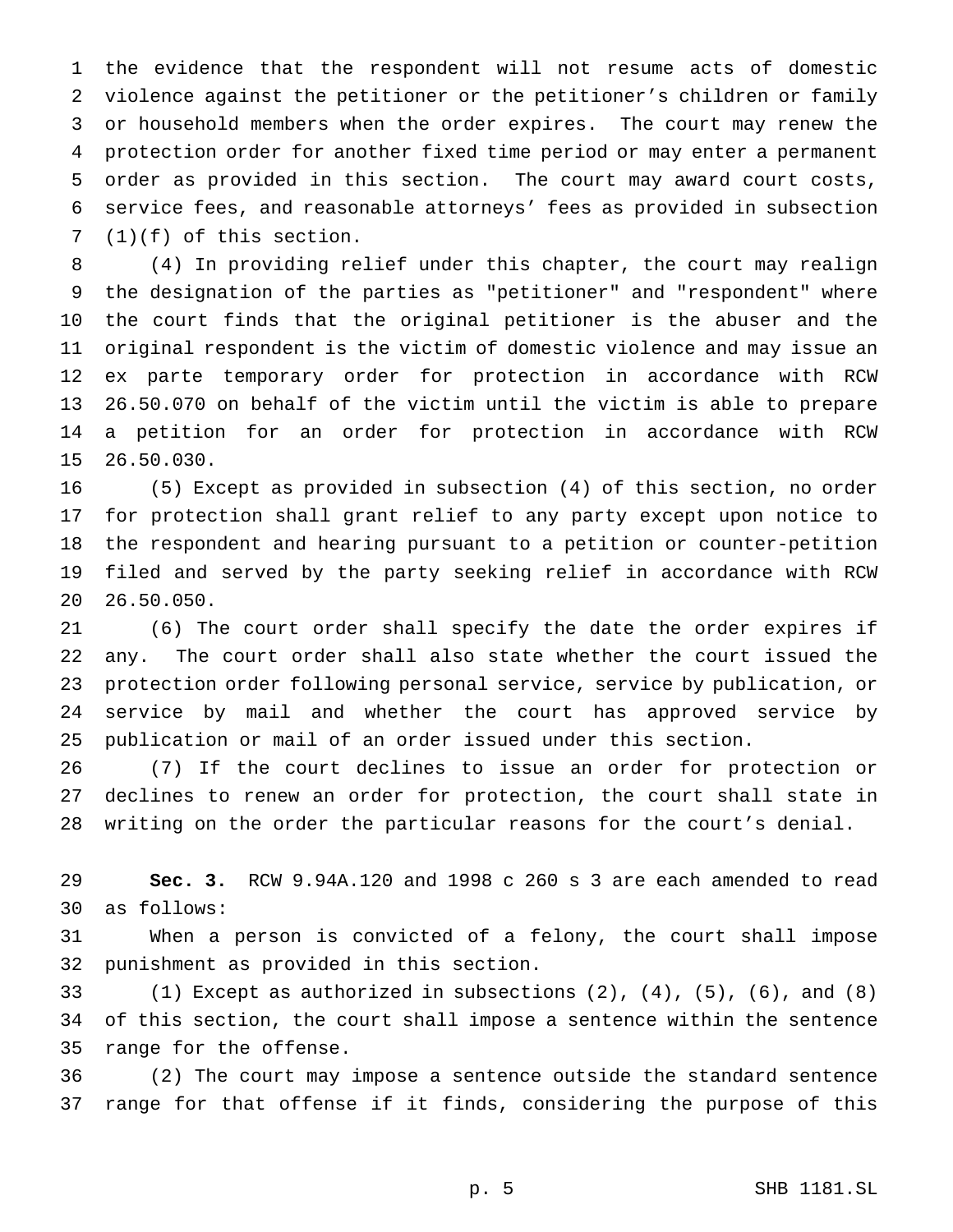chapter, that there are substantial and compelling reasons justifying an exceptional sentence.

 (3) Whenever a sentence outside the standard range is imposed, the court shall set forth the reasons for its decision in written findings of fact and conclusions of law. A sentence outside the standard range shall be a determinate sentence.

 (4) A persistent offender shall be sentenced to a term of total confinement for life without the possibility of parole or, when authorized by RCW 10.95.030 for the crime of aggravated murder in the first degree, sentenced to death, notwithstanding the maximum sentence under any other law. An offender convicted of the crime of murder in the first degree shall be sentenced to a term of total confinement not less than twenty years. An offender convicted of the crime of assault in the first degree or assault of a child in the first degree where the offender used force or means likely to result in death or intended to kill the victim shall be sentenced to a term of total confinement not less than five years. An offender convicted of the crime of rape in the first degree shall be sentenced to a term of total confinement not less than five years. The foregoing minimum terms of total confinement are mandatory and shall not be varied or modified as provided in subsection (2) of this section. In addition, all offenders subject to the provisions of this subsection shall not be eligible for community custody, earned early release time, furlough, home detention, partial confinement, work crew, work release, or any other form of early release as defined under RCW 9.94A.150 (1), (2), (3), (5), (7), or (8), or any other form of authorized leave of absence from the correctional facility while not in the direct custody of a corrections officer or officers during such minimum terms of total confinement except in the case of an offender in need of emergency medical treatment or for the purpose of commitment to an inpatient treatment facility in the case of an offender convicted of the crime of rape in the first degree.

 (5) In sentencing a first-time offender the court may waive the imposition of a sentence within the sentence range and impose a sentence which may include up to ninety days of confinement in a facility operated or utilized under contract by the county and a requirement that the offender refrain from committing new offenses. The sentence may also include up to two years of community supervision, which, in addition to crime-related prohibitions, may include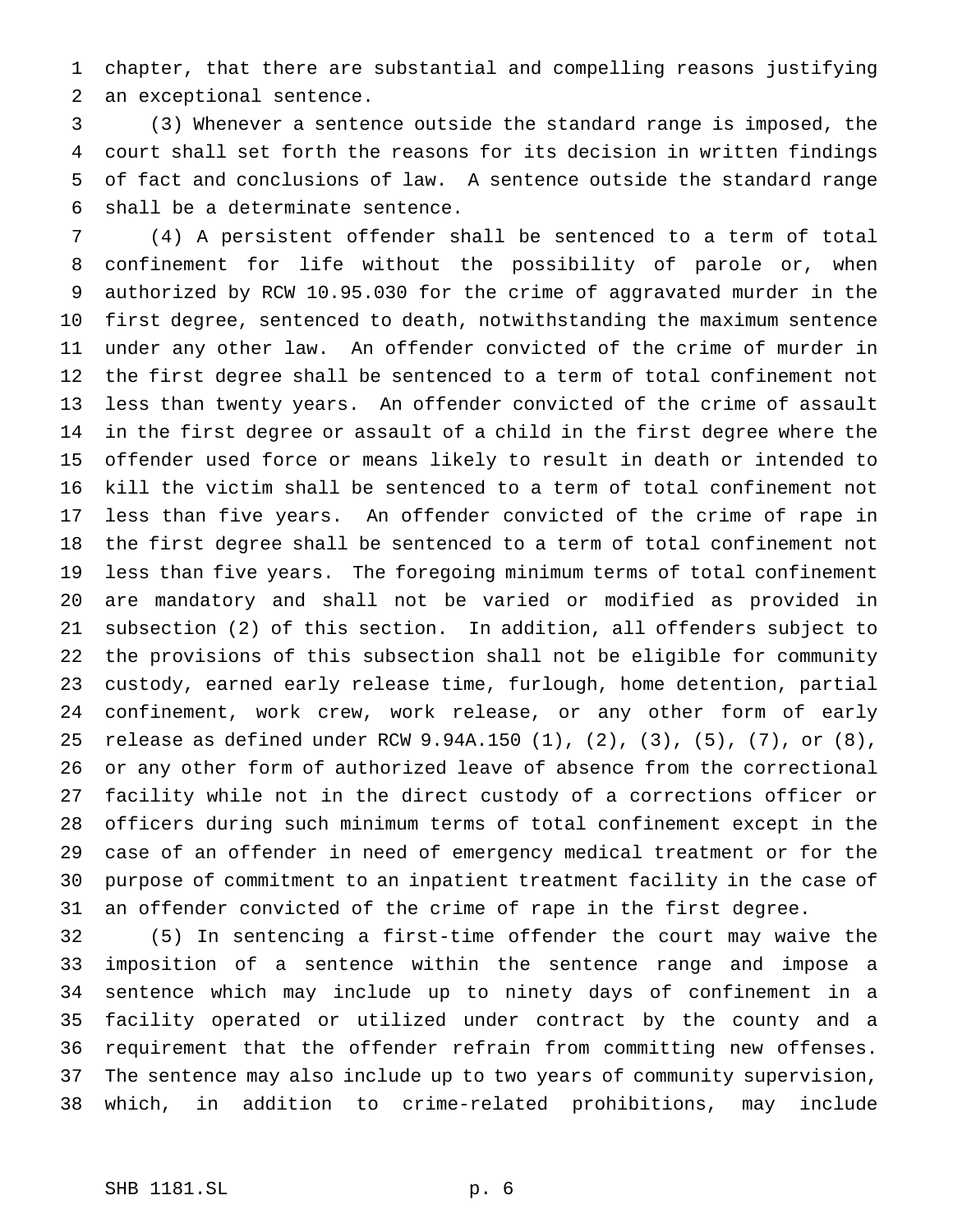requirements that the offender perform any one or more of the following:

(a) Devote time to a specific employment or occupation;

 (b) Undergo available outpatient treatment for up to two years, or inpatient treatment not to exceed the standard range of confinement for that offense;

 (c) Pursue a prescribed, secular course of study or vocational training;

 (d) Remain within prescribed geographical boundaries and notify the court or the community corrections officer prior to any change in the offender's address or employment;

 (e) Report as directed to the court and a community corrections officer; or

 (f) Pay all court-ordered legal financial obligations as provided in RCW 9.94A.030 and/or perform community service work.

 (6)(a) An offender is eligible for the special drug offender sentencing alternative if:

 (i) The offender is convicted of the manufacture, delivery, or possession with intent to manufacture or deliver a controlled substance classified in Schedule I or II that is a narcotic drug or a felony that is, under chapter 9A.28 RCW or RCW 69.50.407, a criminal attempt, criminal solicitation, or criminal conspiracy to commit such crimes, and the violation does not involve a sentence enhancement under RCW 9.94A.310 (3) or (4);

 (ii) The offender has no prior convictions for a felony in this 26 state, another state, or the United States; and

 (iii) The offense involved only a small quantity of the particular controlled substance as determined by the judge upon consideration of such factors as the weight, purity, packaging, sale price, and street value of the controlled substance.

 (b) If the midpoint of the standard range is greater than one year and the sentencing judge determines that the offender is eligible for this option and that the offender and the community will benefit from the use of the special drug offender sentencing alternative, the judge may waive imposition of a sentence within the standard range and impose a sentence that must include a period of total confinement in a state facility for one-half of the midpoint of the standard range. During incarceration in the state facility, offenders sentenced under this subsection shall undergo a comprehensive substance abuse assessment and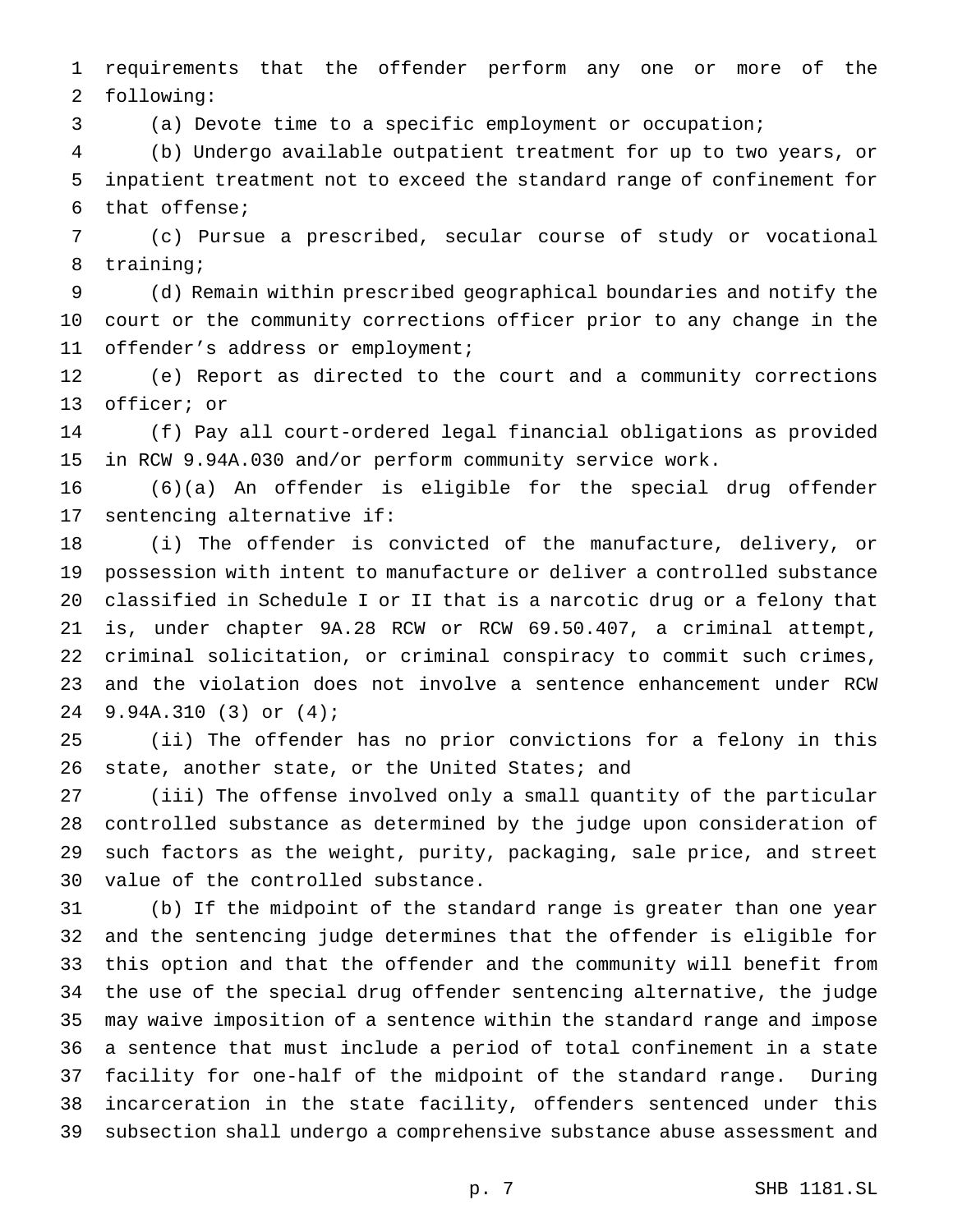receive, within available resources, treatment services appropriate for the offender. The treatment services shall be designed by the division of alcohol and substance abuse of the department of social and health services, in cooperation with the department of corrections. If the midpoint of the standard range is twenty-four months or less, no more than three months of the sentence may be served in a work release status. The court shall also impose one year of concurrent community custody and community supervision that must include appropriate outpatient substance abuse treatment, crime-related prohibitions including a condition not to use illegal controlled substances, and a requirement to submit to urinalysis or other testing to monitor that status. The court may require that the monitoring for controlled substances be conducted by the department or by a treatment alternatives to street crime program or a comparable court or agency- referred program. The offender may be required to pay thirty dollars per month while on community custody to offset the cost of monitoring. In addition, the court shall impose three or more of the following conditions:

(i) Devote time to a specific employment or training;

 (ii) Remain within prescribed geographical boundaries and notify the court or the community corrections officer before any change in the 22 offender's address or employment;

(iii) Report as directed to a community corrections officer;

(iv) Pay all court-ordered legal financial obligations;

(v) Perform community service work;

(vi) Stay out of areas designated by the sentencing judge.

 (c) If the offender violates any of the sentence conditions in (b) of this subsection, the department shall impose sanctions administratively, with notice to the prosecuting attorney and the sentencing court. Upon motion of the court or the prosecuting attorney, a violation hearing shall be held by the court. If the court finds that conditions have been willfully violated, the court may impose confinement consisting of up to the remaining one-half of the midpoint of the standard range. All total confinement served during the period of community custody shall be credited to the offender, regardless of whether the total confinement is served as a result of the original sentence, as a result of a sanction imposed by the department, or as a result of a violation found by the court. The term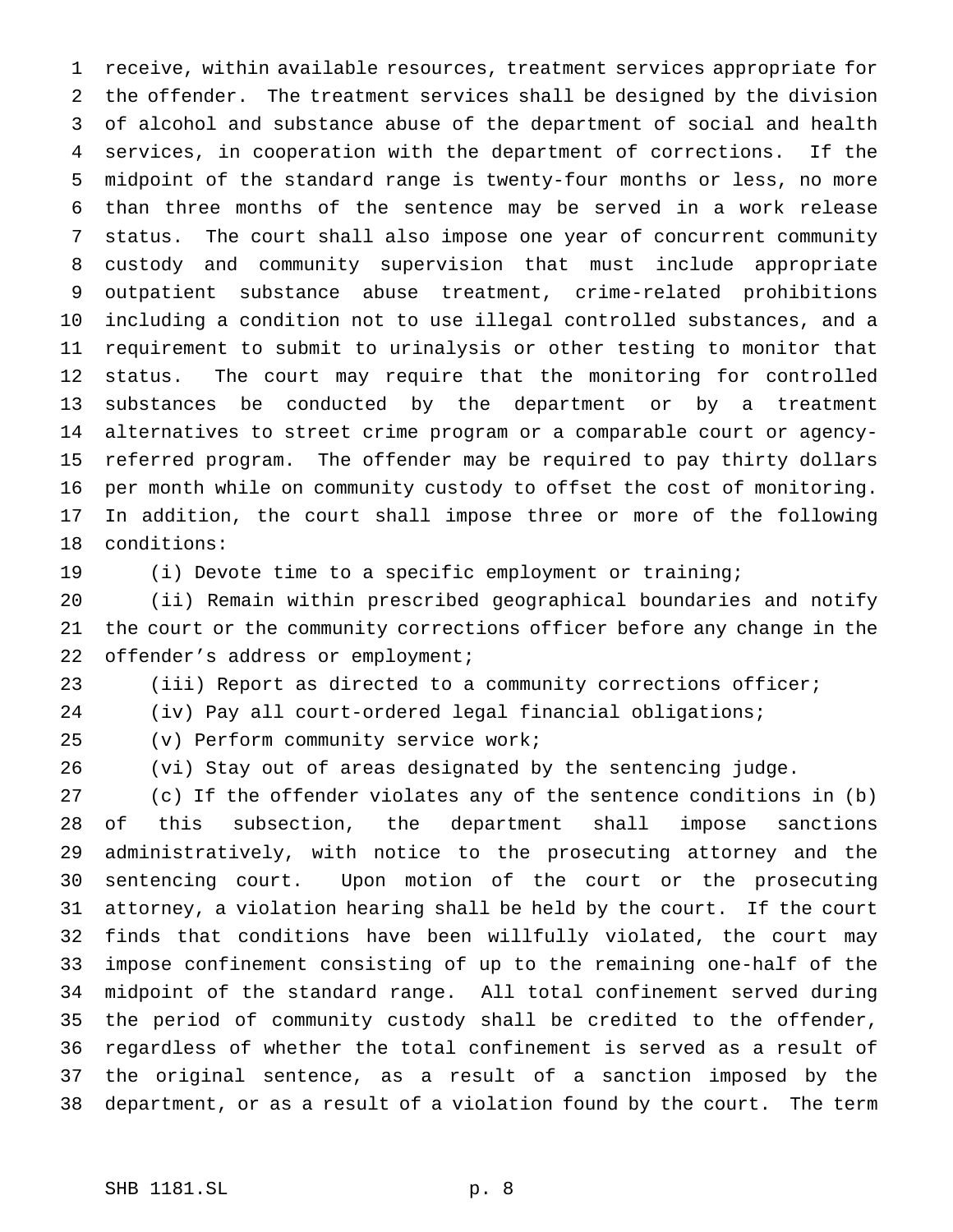of community supervision shall be tolled by any period of time served in total confinement as a result of a violation found by the court.

 (d) The department shall determine the rules for calculating the value of a day fine based on the offender's income and reasonable obligations which the offender has for the support of the offender and any dependents. These rules shall be developed in consultation with the administrator for the courts, the office of financial management, and the commission.

 (7) If a sentence range has not been established for the defendant's crime, the court shall impose a determinate sentence which may include not more than one year of confinement, community service work, a term of community supervision not to exceed one year, and/or other legal financial obligations. The court may impose a sentence which provides more than one year of confinement if the court finds, considering the purpose of this chapter, that there are substantial and compelling reasons justifying an exceptional sentence.

 (8)(a)(i) When an offender is convicted of a sex offense other than a violation of RCW 9A.44.050 or a sex offense that is also a serious violent offense and has no prior convictions for a sex offense or any other felony sex offenses in this or any other state, the sentencing court, on its own motion or the motion of the state or the defendant, may order an examination to determine whether the defendant is amenable to treatment.

 The report of the examination shall include at a minimum the following: The defendant's version of the facts and the official version of the facts, the defendant's offense history, an assessment of problems in addition to alleged deviant behaviors, the offender's social and employment situation, and other evaluation measures used. The report shall set forth the sources of the evaluator's information. The examiner shall assess and report regarding the defendant's amenability to treatment and relative risk to the community. A proposed treatment plan shall be provided and shall include, at a minimum:

 (A) Frequency and type of contact between offender and therapist; (B) Specific issues to be addressed in the treatment and description of planned treatment modalities;

 (C) Monitoring plans, including any requirements regarding living conditions, lifestyle requirements, and monitoring by family members and others;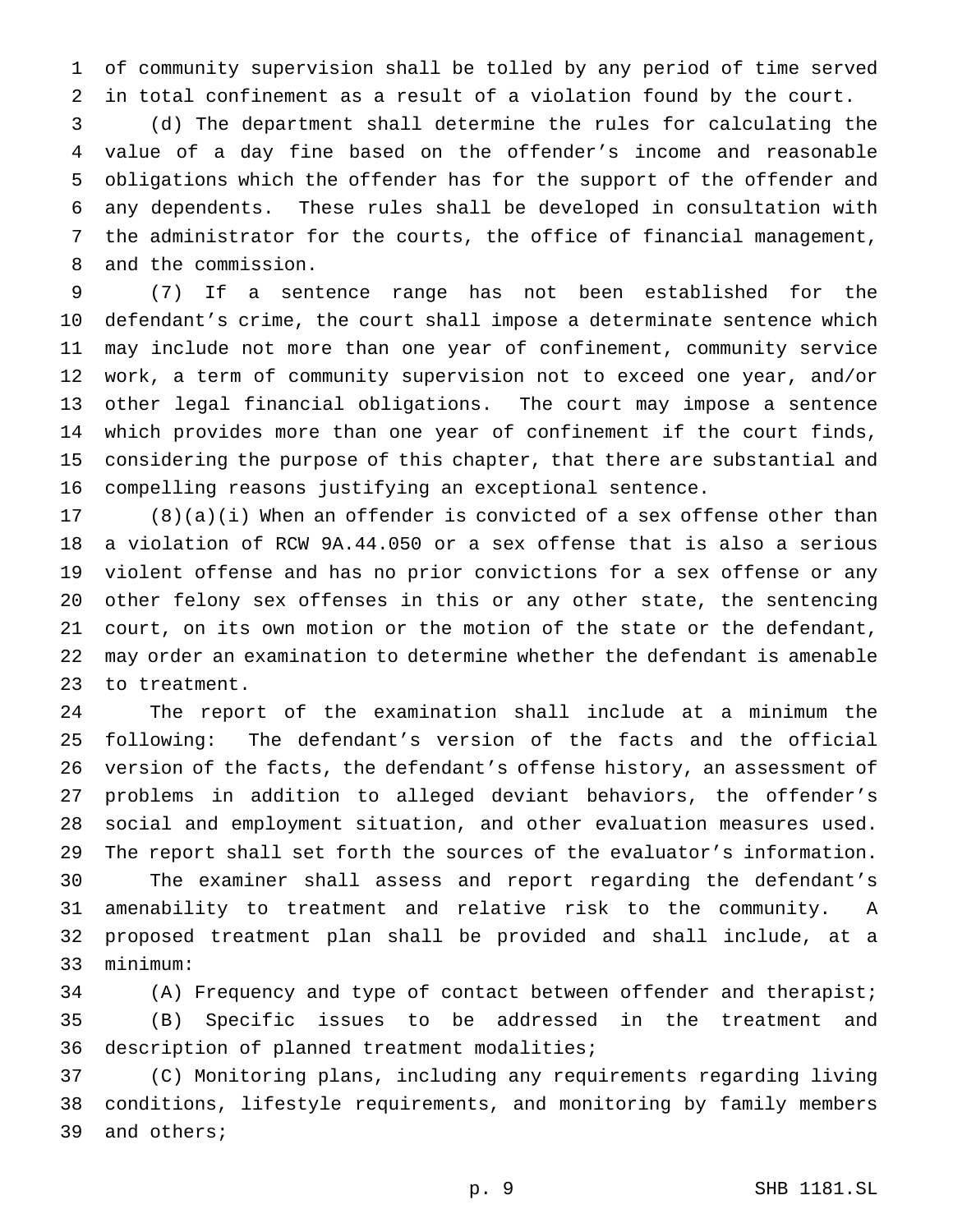(D) Anticipated length of treatment; and

(E) Recommended crime-related prohibitions.

 The court on its own motion may order, or on a motion by the state shall order, a second examination regarding the offender's amenability to treatment. The evaluator shall be selected by the party making the motion. The defendant shall pay the cost of any second examination ordered unless the court finds the defendant to be indigent in which case the state shall pay the cost.

 (ii) After receipt of the reports, the court shall consider whether the offender and the community will benefit from use of this special sex offender sentencing alternative and consider the victim's opinion whether the offender should receive a treatment disposition under this subsection. If the court determines that this special sex offender sentencing alternative is appropriate, the court shall then impose a sentence within the sentence range. If this sentence is less than eleven years of confinement, the court may suspend the execution of the sentence and impose the following conditions of suspension:

 (A) The court shall place the defendant on community custody for the length of the suspended sentence or three years, whichever is greater, and require the offender to comply with any conditions imposed by the department of corrections under subsection (14) of this section; (B) The court shall order treatment for any period up to three years in duration. The court in its discretion shall order outpatient sex offender treatment or inpatient sex offender treatment, if available. A community mental health center may not be used for such treatment unless it has an appropriate program designed for sex offender treatment. The offender shall not change sex offender treatment providers or treatment conditions without first notifying the prosecutor, the community corrections officer, and the court, and shall not change providers without court approval after a hearing if the prosecutor or community corrections officer object to the change. In addition, as conditions of the suspended sentence, the court may impose other sentence conditions including up to six months of confinement, not to exceed the sentence range of confinement for that offense, crime-related prohibitions, and requirements that the offender perform any one or more of the following:

(I) Devote time to a specific employment or occupation;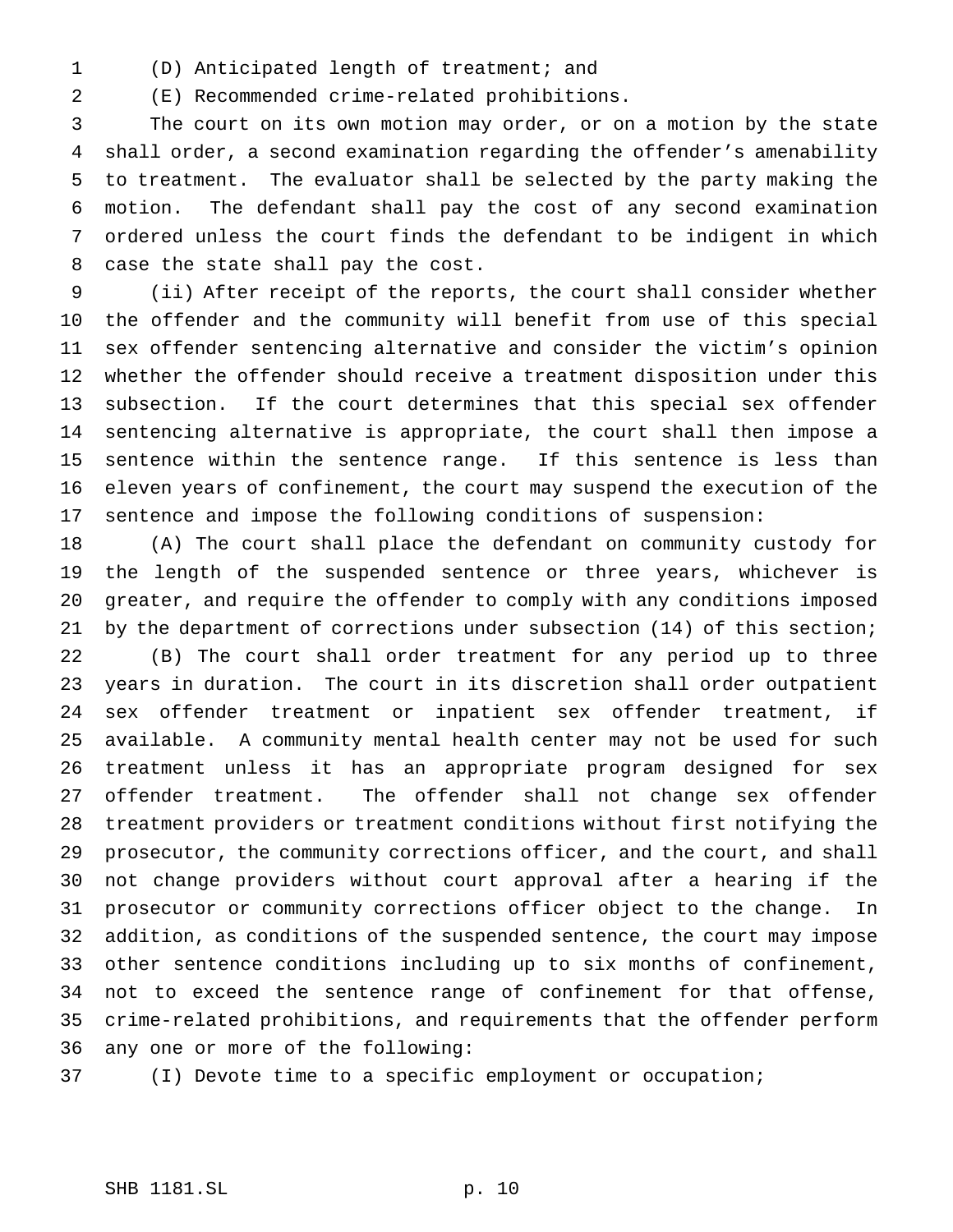(II) Remain within prescribed geographical boundaries and notify the court or the community corrections officer prior to any change in the offender's address or employment;

 (III) Report as directed to the court and a community corrections officer;

 (IV) Pay all court-ordered legal financial obligations as provided in RCW 9.94A.030, perform community service work, or any combination thereof; or

 (V) Make recoupment to the victim for the cost of any counseling required as a result of the offender's crime; and

 (C) Sex offenders sentenced under this special sex offender sentencing alternative are not eligible to accrue any earned early release time while serving a suspended sentence.

 (iii) The sex offender therapist shall submit quarterly reports on the defendant's progress in treatment to the court and the parties. The report shall reference the treatment plan and include at a minimum the following: Dates of attendance, defendant's compliance with requirements, treatment activities, the defendant's relative progress in treatment, and any other material as specified by the court at sentencing.

 (iv) At the time of sentencing, the court shall set a treatment termination hearing for three months prior to the anticipated date for completion of treatment. Prior to the treatment termination hearing, the treatment professional and community corrections officer shall submit written reports to the court and parties regarding the defendant's compliance with treatment and monitoring requirements, and recommendations regarding termination from treatment, including proposed community supervision conditions. Either party may request and the court may order another evaluation regarding the advisability of termination from treatment. The defendant shall pay the cost of any additional evaluation ordered unless the court finds the defendant to be indigent in which case the state shall pay the cost. At the treatment termination hearing the court may: (A) Modify conditions of community custody, and either (B) terminate treatment, or (C) extend treatment for up to the remaining period of community custody.

 (v) If a violation of conditions occurs during community custody, the department shall either impose sanctions as provided for in RCW 9.94A.205(2)(a) or refer the violation to the court and recommend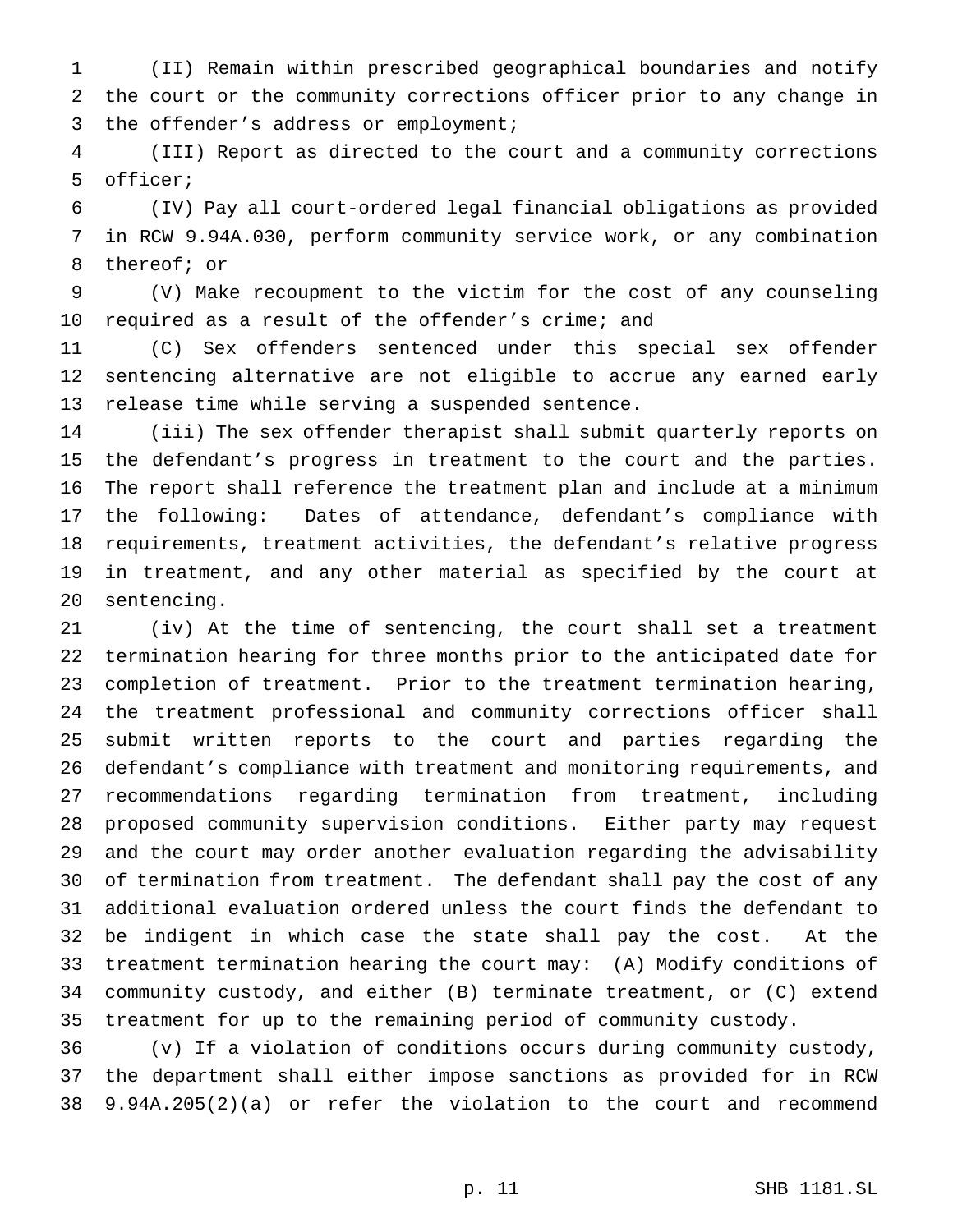revocation of the suspended sentence as provided for in (a)(vi) of this subsection.

 (vi) The court may revoke the suspended sentence at any time during the period of community custody and order execution of the sentence if: (A) The defendant violates the conditions of the suspended sentence, or (B) the court finds that the defendant is failing to make satisfactory progress in treatment. All confinement time served during the period of community custody shall be credited to the offender if the suspended sentence is revoked.

 (vii) Except as provided in (a)(viii) of this subsection, after July 1, 1991, examinations and treatment ordered pursuant to this subsection shall only be conducted by sex offender treatment providers certified by the department of health pursuant to chapter 18.155 RCW. (viii) A sex offender therapist who examines or treats a sex offender pursuant to this subsection (8) does not have to be certified by the department of health pursuant to chapter 18.155 RCW if the court finds that: (A) The offender has already moved to another state or plans to move to another state for reasons other than circumventing the certification requirements; (B) no certified providers are available for treatment within a reasonable geographical distance of the offender's home; and (C) the evaluation and treatment plan comply with this subsection (8) and the rules adopted by the department of health. (ix) For purposes of this subsection (8), "victim" means any person who has sustained emotional, psychological, physical, or financial

 injury to person or property as a result of the crime charged. "Victim" also means a parent or guardian of a victim who is a minor child unless the parent or guardian is the perpetrator of the offense. (x) If the defendant was less than eighteen years of age when the charge was filed, the state shall pay for the cost of initial evaluation and treatment.

 (b) When an offender commits any felony sex offense on or after July 1, 1987, and is sentenced to a term of confinement of more than one year but less than six years, the sentencing court may, on its own motion or on the motion of the offender or the state, request the department of corrections to evaluate whether the offender is amenable to treatment and the department may place the offender in a treatment program within a correctional facility operated by the department.

 Except for an offender who has been convicted of a violation of RCW 9A.44.040 or 9A.44.050, if the offender completes the treatment program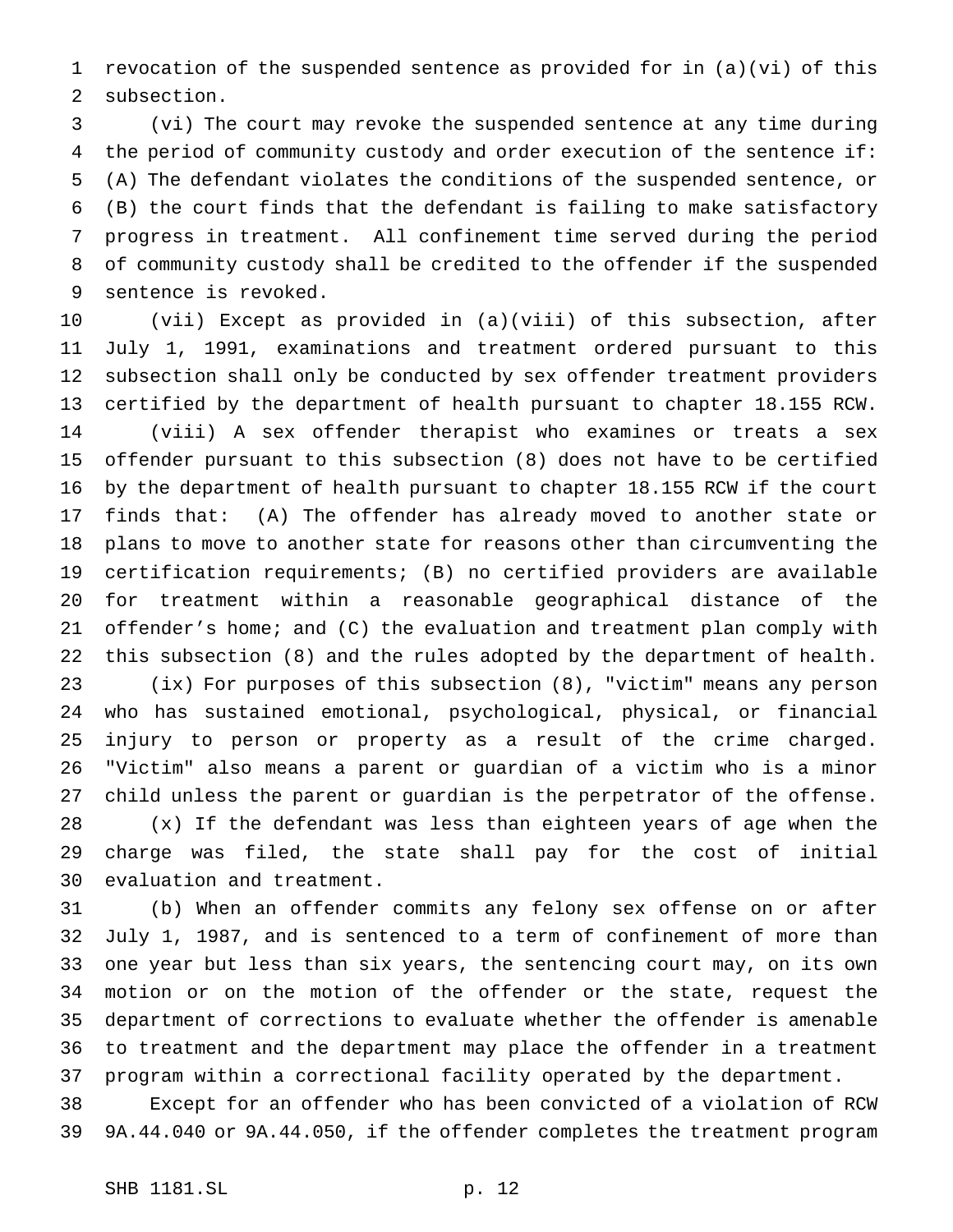before the expiration of his or her term of confinement, the department of corrections may request the court to convert the balance of confinement to community supervision and to place conditions on the offender including crime-related prohibitions and requirements that the offender perform any one or more of the following:

(i) Devote time to a specific employment or occupation;

 (ii) Remain within prescribed geographical boundaries and notify the court or the community corrections officer prior to any change in 9 the offender's address or employment;

 (iii) Report as directed to the court and a community corrections officer;

(iv) Undergo available outpatient treatment.

 If the offender violates any of the terms of his or her community supervision, the court may order the offender to serve out the balance of his or her community supervision term in confinement in the custody of the department of corrections.

 Nothing in this subsection (8)(b) shall confer eligibility for such programs for offenders convicted and sentenced for a sex offense committed prior to July 1, 1987. This subsection (8)(b) does not apply to any crime committed after July 1, 1990.

 (c) Offenders convicted and sentenced for a sex offense committed prior to July 1, 1987, may, subject to available funds, request an evaluation by the department of corrections to determine whether they are amenable to treatment. If the offender is determined to be amenable to treatment, the offender may request placement in a treatment program within a correctional facility operated by the department. Placement in such treatment program is subject to available funds.

 (9)(a) When a court sentences a person to a term of total confinement to the custody of the department of corrections for an offense categorized as a sex offense or a serious violent offense committed after July 1, 1988, but before July 1, 1990, assault in the second degree, assault of a child in the second degree, any crime against a person where it is determined in accordance with RCW 9.94A.125 that the defendant or an accomplice was armed with a deadly weapon at the time of commission, or any felony offense under chapter 69.50 or 69.52 RCW not sentenced under subsection (6) of this section, committed on or after July 1, 1988, the court shall in addition to the other terms of the sentence, sentence the offender to a one-year term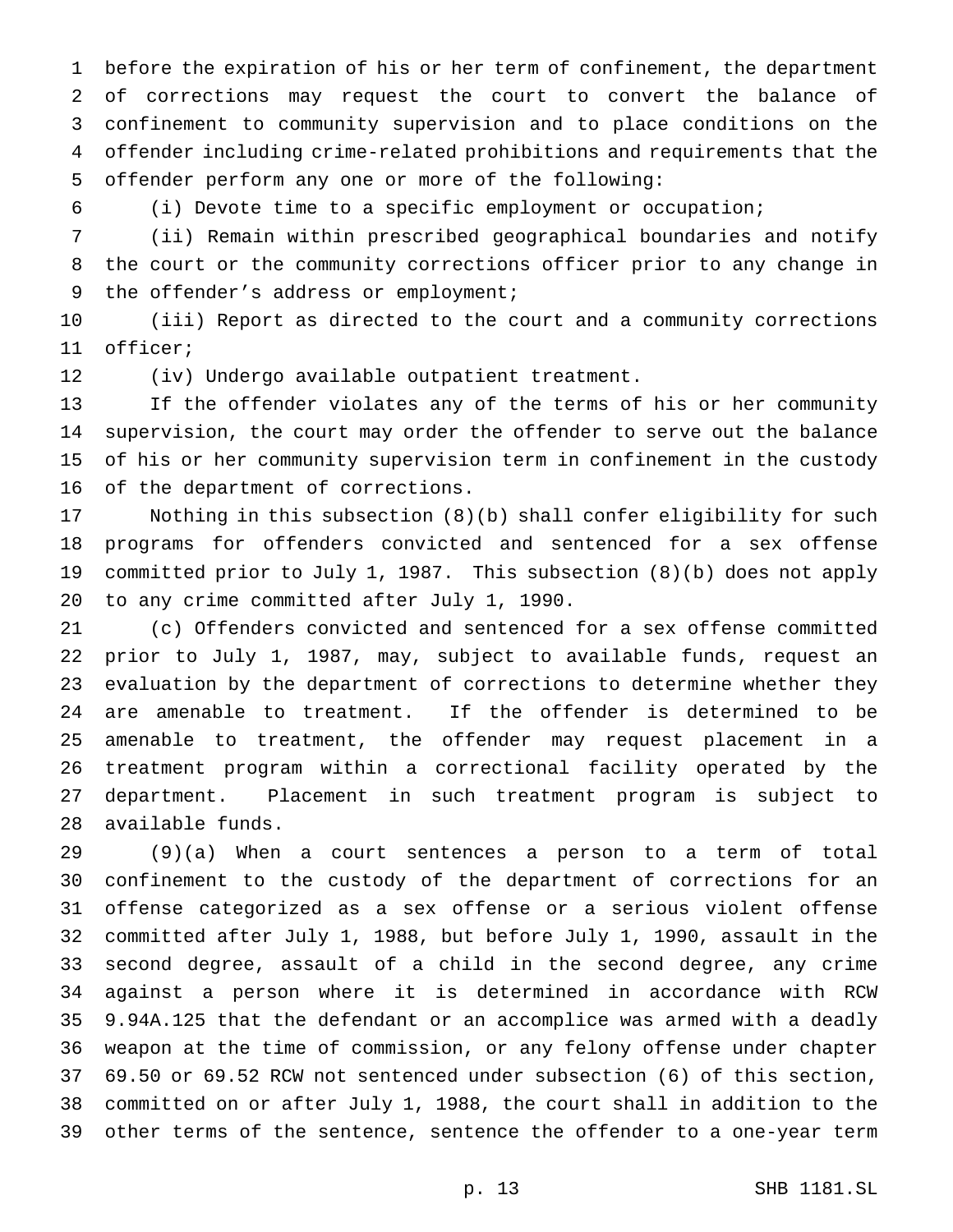of community placement beginning either upon completion of the term of confinement or at such time as the offender is transferred to community custody in lieu of earned early release in accordance with RCW 9.94A.150 (1) and (2). When the court sentences an offender under this subsection to the statutory maximum period of confinement then the community placement portion of the sentence shall consist entirely of such community custody to which the offender may become eligible, in accordance with RCW 9.94A.150 (1) and (2). Any period of community custody actually served shall be credited against the community placement portion of the sentence.

 (b) When a court sentences a person to a term of total confinement to the custody of the department of corrections for an offense categorized as a sex offense committed on or after July 1, 1990, but before June 6, 1996, a serious violent offense, vehicular homicide, or vehicular assault, committed on or after July 1, 1990, the court shall in addition to other terms of the sentence, sentence the offender to community placement for two years or up to the period of earned early release awarded pursuant to RCW 9.94A.150 (1) and (2), whichever is longer. The community placement shall begin either upon completion of the term of confinement or at such time as the offender is transferred to community custody in lieu of earned early release in accordance with RCW 9.94A.150 (1) and (2). When the court sentences an offender under this subsection to the statutory maximum period of confinement then the community placement portion of the sentence shall consist entirely of the community custody to which the offender may become eligible, in accordance with RCW 9.94A.150 (1) and (2). Any period of community custody actually served shall be credited against the community placement portion of the sentence. Unless a condition is waived by the court, the terms of community placement for offenders sentenced pursuant to this section shall include the following conditions:

 (i) The offender shall report to and be available for contact with the assigned community corrections officer as directed;

 (ii) The offender shall work at department of corrections-approved education, employment, and/or community service;

 (iii) The offender shall not possess or consume controlled substances except pursuant to lawfully issued prescriptions;

 (iv) The offender shall pay supervision fees as determined by the department of corrections;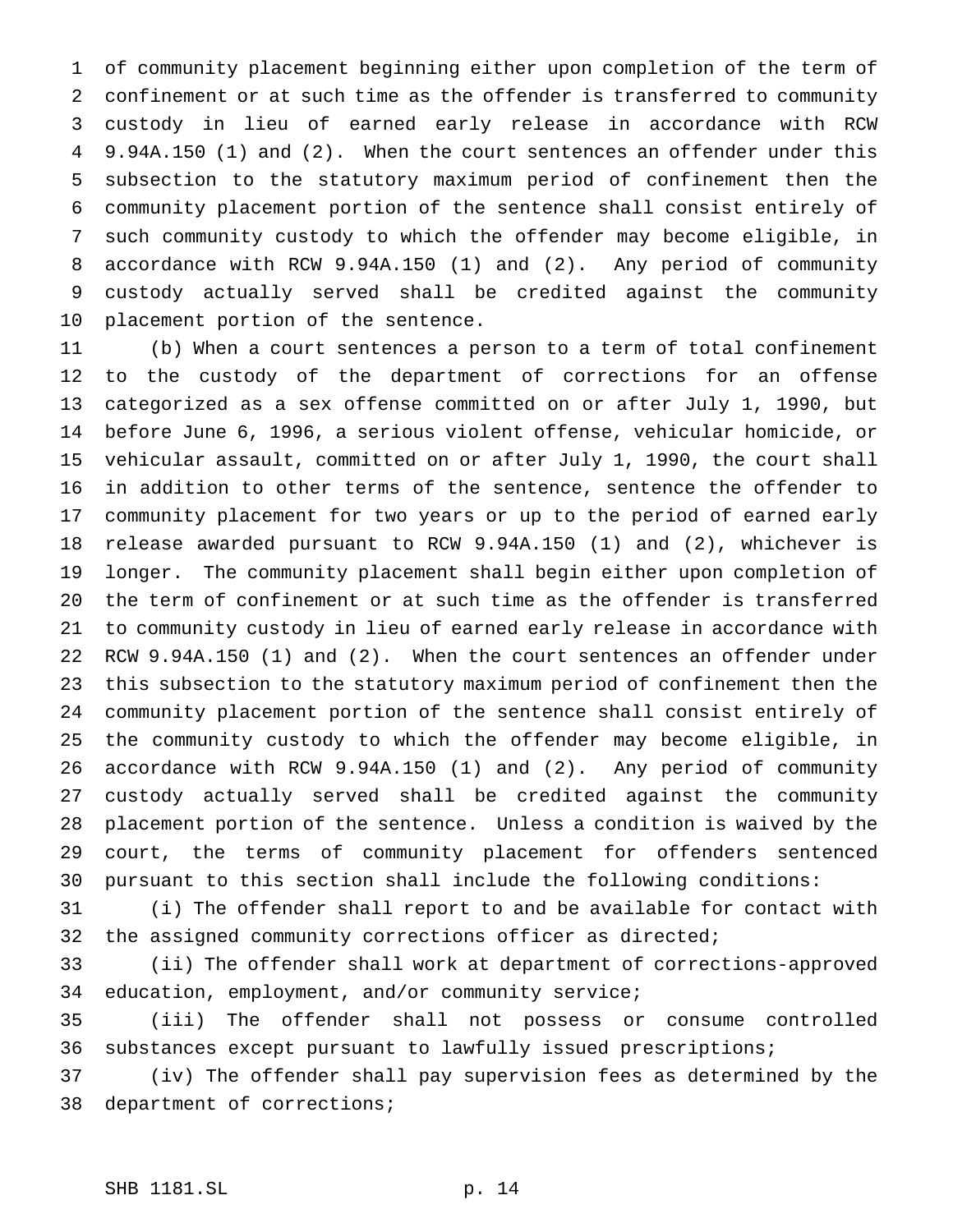(v) The residence location and living arrangements are subject to the prior approval of the department of corrections during the period 3 of community placement; and

 (vi) The offender shall submit to affirmative acts necessary to monitor compliance with the orders of the court as required by the department.

 (c) As a part of any sentence imposed under (a) or (b) of this subsection, the court may also order any of the following special conditions:

 (i) The offender shall remain within, or outside of, a specified geographical boundary;

 (ii) The offender shall not have direct or indirect contact with the victim of the crime or a specified class of individuals;

 (iii) The offender shall participate in crime-related treatment or counseling services;

(iv) The offender shall not consume alcohol;

 (v) The offender shall comply with any crime-related prohibitions; or

 (vi) For an offender convicted of a felony sex offense against a minor victim after June 6, 1996, the offender shall comply with any terms and conditions of community placement imposed by the department of corrections relating to contact between the sex offender and a minor victim or a child of similar age or circumstance as a previous victim. (d) Prior to transfer to, or during, community placement, any conditions of community placement may be removed or modified so as not to be more restrictive by the sentencing court, upon recommendation of the department of corrections.

 (10)(a) When a court sentences a person to the custody of the department of corrections for an offense categorized as a sex offense committed on or after June 6, 1996, the court shall, in addition to other terms of the sentence, sentence the offender to community custody for three years or up to the period of earned early release awarded pursuant to RCW 9.94A.150 (1) and (2), whichever is longer. The community custody shall begin either upon completion of the term of confinement or at such time as the offender is transferred to community custody in lieu of earned early release in accordance with RCW 9.94A.150 (1) and (2).

 (b) Unless a condition is waived by the court, the terms of community custody shall be the same as those provided for in subsection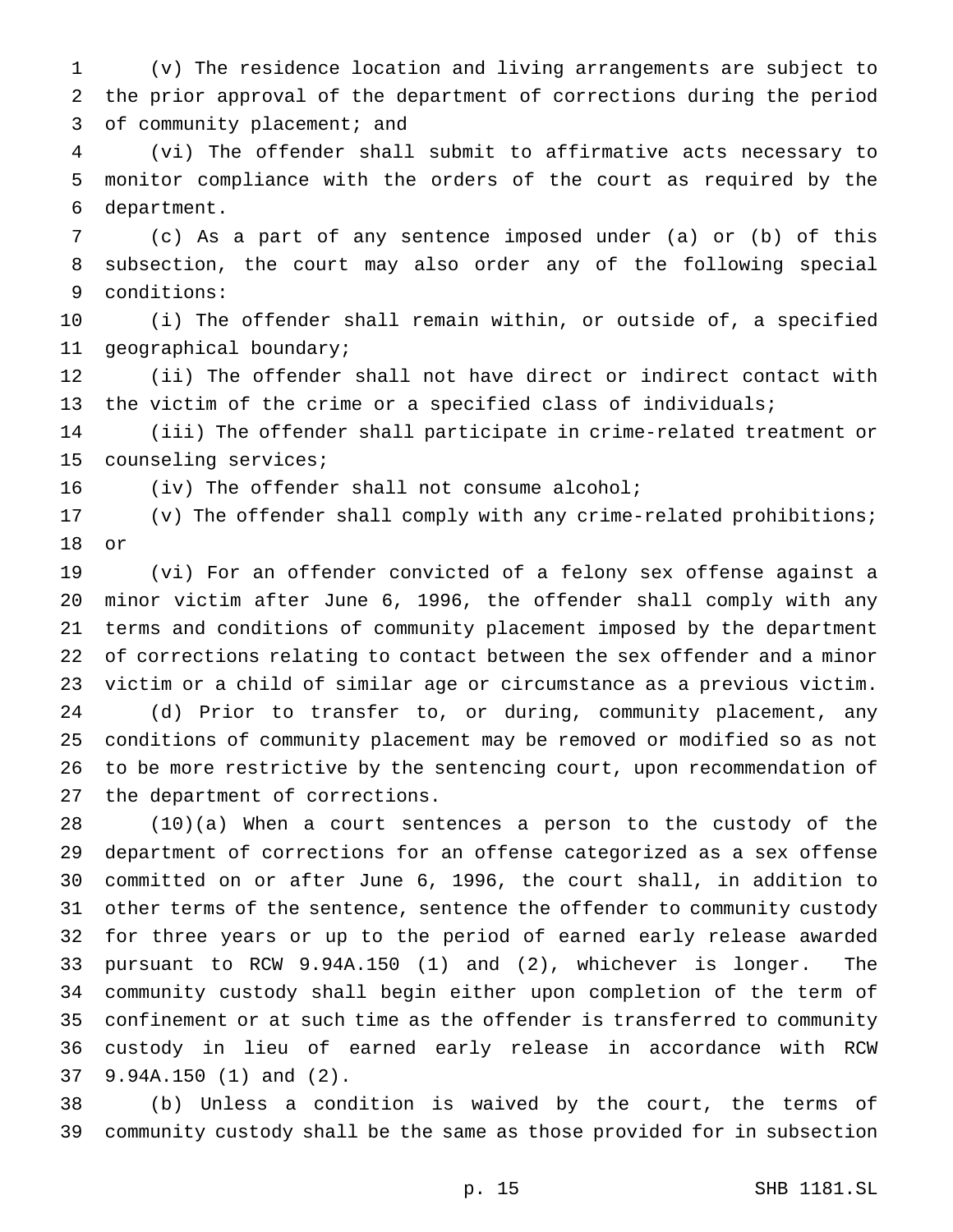(9)(b) of this section and may include those provided for in subsection (9)(c) of this section. As part of any sentence that includes a term of community custody imposed under this subsection, the court shall also require the offender to comply with any conditions imposed by the department of corrections under subsection (14) of this section.

 (c) At any time prior to the completion of a sex offender's term of community custody, if the court finds that public safety would be enhanced, the court may impose and enforce an order extending any or all of the conditions imposed pursuant to this section for a period up to the maximum allowable sentence for the crime as it is classified in chapter 9A.20 RCW, regardless of the expiration of the offender's term of community custody. If a violation of a condition extended under this subsection occurs after the expiration of the offender's term of community custody, it shall be deemed a violation of the sentence for the purposes of RCW 9.94A.195 and may be punishable as contempt of court as provided for in RCW 7.21.040.

 (11) If the court imposes a sentence requiring confinement of thirty days or less, the court may, in its discretion, specify that the sentence be served on consecutive or intermittent days. A sentence requiring more than thirty days of confinement shall be served on consecutive days. Local jail administrators may schedule court-ordered intermittent sentences as space permits.

 (12) If a sentence imposed includes payment of a legal financial obligation, the sentence shall specify the total amount of the legal financial obligation owed, and shall require the offender to pay a specified monthly sum toward that legal financial obligation. Restitution to victims shall be paid prior to any other payments of monetary obligations. Any legal financial obligation that is imposed by the court may be collected by the department, which shall deliver the amount paid to the county clerk for credit. The offender's compliance with payment of legal financial obligations shall be supervised by the department for ten years following the entry of the judgment and sentence or ten years following the offender's release from total confinement. All monetary payments ordered shall be paid no later than ten years after the last date of release from confinement pursuant to a felony conviction or the date the sentence was entered unless the superior court extends the criminal judgment an additional ten years. If the legal financial obligations including crime victims' assessments are not paid during the initial ten-year period, the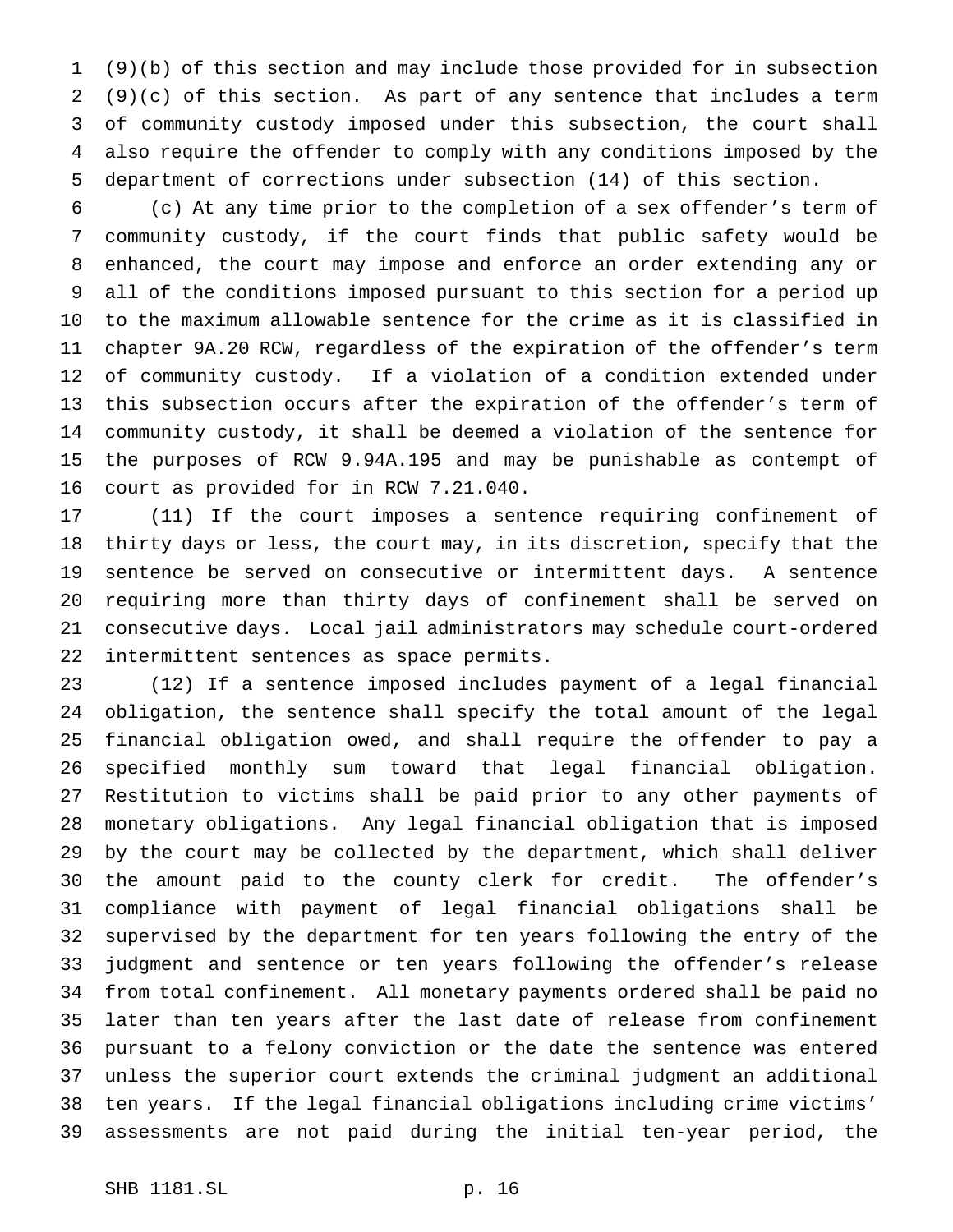superior court may extend jurisdiction under the criminal judgment an additional ten years as provided in RCW 9.94A.140, 9.94A.142, and 9.94A.145. If jurisdiction under the criminal judgment is extended, the department is not responsible for supervision of the offender during the subsequent period. Independent of the department, the party or entity to whom the legal financial obligation is owed shall have the authority to utilize any other remedies available to the party or entity to collect the legal financial obligation. Nothing in this section makes the department, the state, or any of its employees, agents, or other persons acting on their behalf liable under any circumstances for the payment of these legal financial obligations. If an order includes restitution as one of the monetary assessments, the county clerk shall make disbursements to victims named in the order.

 (13) Except as provided under RCW 9.94A.140(1) and 9.94A.142(1), a court may not impose a sentence providing for a term of confinement or community supervision or community placement which exceeds the statutory maximum for the crime as provided in chapter 9A.20 RCW.

 (14) All offenders sentenced to terms involving community supervision, community service, community placement, or legal financial obligation shall be under the supervision of the department of corrections and shall follow explicitly the instructions and conditions of the department of corrections. The department may require an offender to perform affirmative acts it deems appropriate to monitor compliance with the conditions of the sentence imposed.

 (a) The instructions shall include, at a minimum, reporting as directed to a community corrections officer, remaining within prescribed geographical boundaries, notifying the community corrections officer of any change in the offender's address or employment, and paying the supervision fee assessment.

 (b) For offenders sentenced to terms involving community custody for crimes committed on or after June 6, 1996, the department may include, in addition to the instructions in (a) of this subsection, any appropriate conditions of supervision, including but not limited to, prohibiting the offender from having contact with any other specified individuals or specific class of individuals. The conditions authorized under this subsection (14)(b) may be imposed by the department prior to or during an offender's community custody term. If a violation of conditions imposed by the court or the department pursuant to subsection (10) of this section occurs during community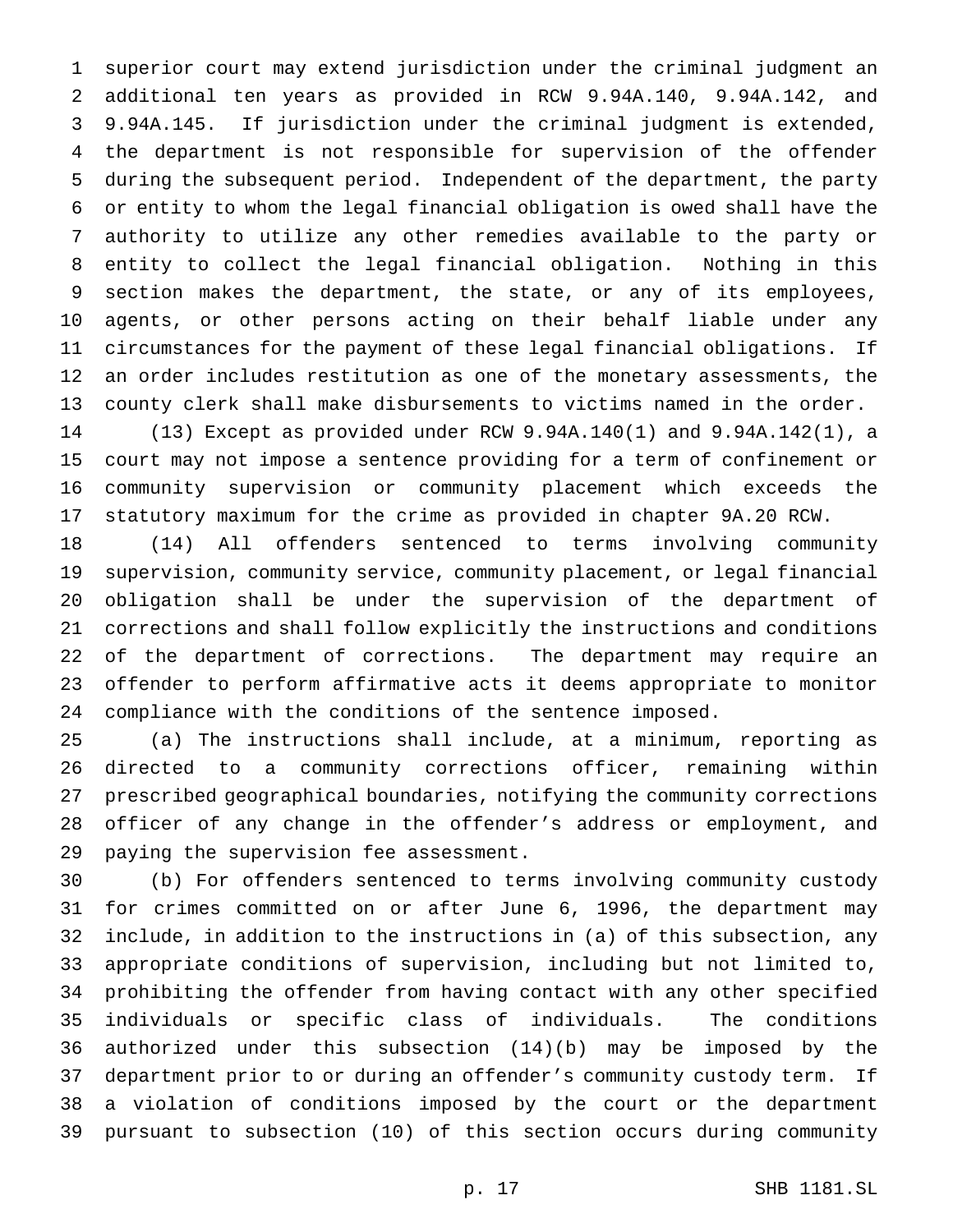custody, it shall be deemed a violation of community placement for the purposes of RCW 9.94A.207 and shall authorize the department to transfer an offender to a more restrictive confinement status as provided in RCW 9.94A.205. At any time prior to the completion of a sex offender's term of community custody, the department may recommend to the court that any or all of the conditions imposed by the court or the department pursuant to subsection (10) of this section be continued beyond the expiration of the offender's term of community custody as authorized in subsection (10)(c) of this section.

 The department may require offenders to pay for special services rendered on or after July 25, 1993, including electronic monitoring, day reporting, and telephone reporting, dependent upon the offender's ability to pay. The department may pay for these services for offenders who are not able to pay.

 (15) All offenders sentenced to terms involving community supervision, community service, or community placement under the supervision of the department of corrections shall not own, use, or possess firearms or ammunition. Offenders who own, use, or are found to be in actual or constructive possession of firearms or ammunition shall be subject to the appropriate violation process and sanctions. "Constructive possession" as used in this subsection means the power and intent to control the firearm or ammunition. "Firearm" as used in this subsection means a weapon or device from which a projectile may be fired by an explosive such as gunpowder.

 (16) The sentencing court shall give the offender credit for all confinement time served before the sentencing if that confinement was solely in regard to the offense for which the offender is being sentenced.

 (17) A departure from the standards in RCW 9.94A.400 (1) and (2) governing whether sentences are to be served consecutively or concurrently is an exceptional sentence subject to the limitations in subsections (2) and (3) of this section, and may be appealed by the defendant or the state as set forth in RCW 9.94A.210 (2) through (6). (18) The court shall order restitution whenever the offender is convicted of a felony that results in injury to any person or damage to or loss of property, whether the offender is sentenced to confinement or placed under community supervision, unless extraordinary circumstances exist that make restitution inappropriate in the court's